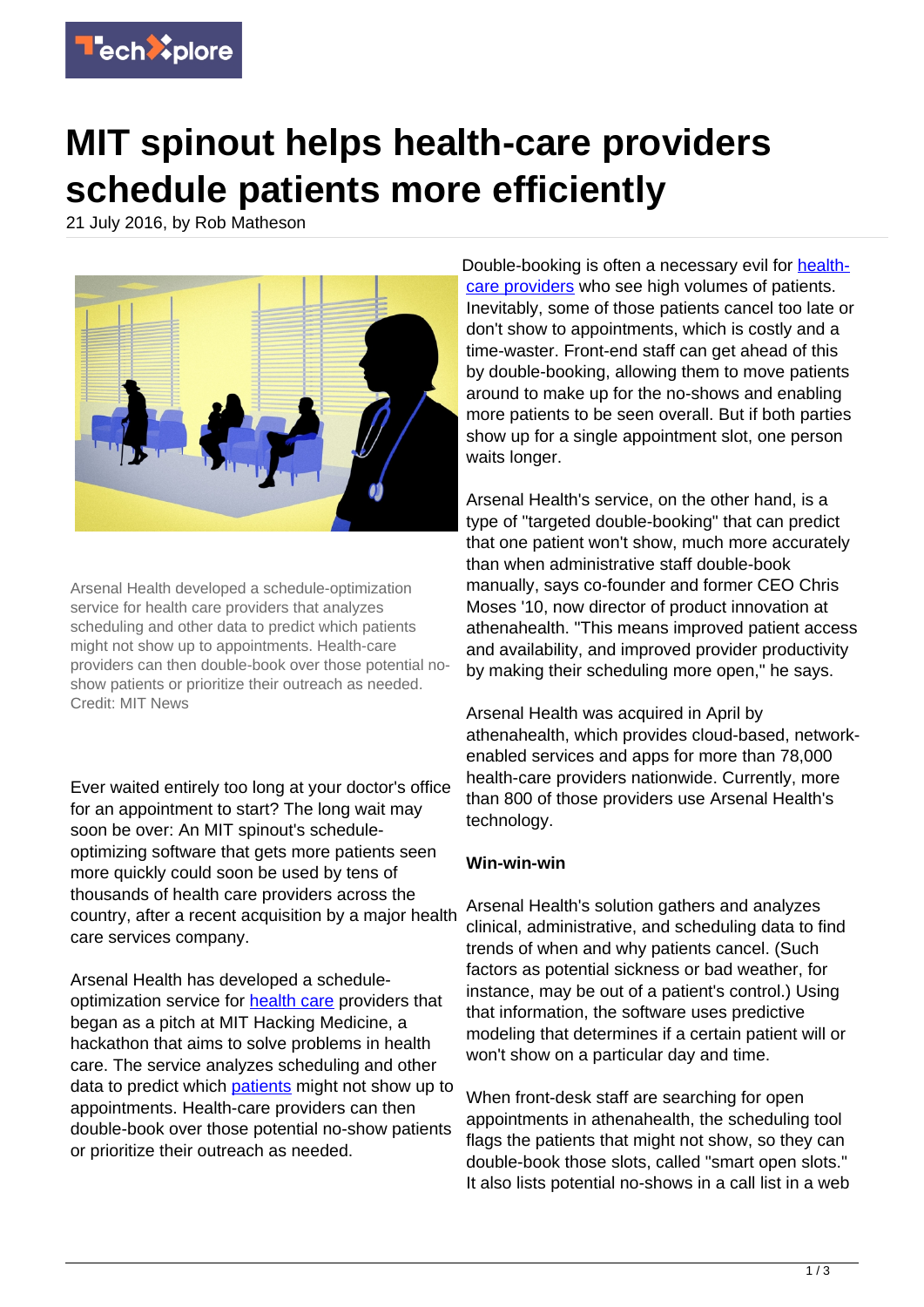

app so that front-desk staff can reach out to those targeted patients, which has been shown to decrease no-show rates, Moses says.

According to Moses, manually double-booking patients without Arsenal Health is about 20 to 30 percent accurate, meaning both patients show up to an appointment about 70 to 80 percent of the time. The Arsenal Health solution, however, is about 75 percent accurate, with both patients showing up only about a quarter of the time, which cuts waiting time and improves patient satisfaction, Moses says.

In some cases, Arsenal Health's service has also increased the number of new patients seen by providers, Moses says. On average, he says, a provider using Arsenal Health's schedule optimization gains a couple more patients each month, and some have gained an additional 30 or 40 patients each month. "That's important for medical groups and primary-care practices that work in these hospital systems, because new patients equals more revenue for the hospitals, while you're improving patient experience," Moses says.

By decreasing no-show rates and increasing new patient numbers, the software has boosted revenue of participating providers by roughly \$700 per month, according to Arsenal Health. "So it's a winwin-win on all sides," Moses says.

## **Hack to acquisition**

Two years after graduating MIT, Moses attended the 2012 MIT Hacking Medicine event, which was co-organized by a friend. During the weekend-long hackathon, MIT postdoc Gabriel Belfort pitched the no-show problem that his wife, a pediatrician, often complained about. "I thought that was one of biggest problems, one of the realest needs I heard that weekend," Moses says.

Moses and Belfort joined up with another physician, something we could never do as an independent Donald Misquitta, who was also a data scientist, and MIT PhD engineering student Andrea Ippolito, a Hacking Medicine co-founder. They formed a team dedicated to developing commercial software to solve the no-show problem, with Moses

becoming the founding full-time employee.

That summer, the four-person team was accepted into the Founders' Skills Accelerator at the Martin Trust Center for MIT Entrepreneurship, "which was an amazing opportunity," Moses says. Among other things, the program provided a "board" of directors, made up of seasoned entrepreneurs, whom the team submitted milestones to on a monthly basis. "The board would say, 'We're not giving you \$20,000 upfront. You have to earn it," Moses says. "That was a really cool structure that helped create accountability really early on."

In the summer of 2012, the team entered the Healthbox startup accelerator in Boston, where they partnered with Steward Health Care, a major hospital system in Massachusetts. As luck would have it, Steward was an athenahealth enterprise customer, and agreed to work with Arsenal Health and make their data available for training the initial predictive models. "It was a match made in heaven," Moses says.

The team looked through five years' worth of scheduling data from 17 offices across several Steward hospitals, and found that of 700,000 appointments, there were 30,000 no-shows—which confirmed there was a real problem, Moses says. Using athenahealth's data, they built their first prototype that predicted future no-shows at Steward pilot hospitals. After that, Steward became Arsenal's first paying customer. "When their paycheck hit the bank, we became immediately profitable given our small team size," Moses says.

In 2014, athenahealth launched its "More Disruption Please" accelerator program, recruiting Arsenal Health as its first investment—which ultimately led to a strong partnership and the acquisition in April. Now Moses is working with a team to implement the scheduling service across athenahealth's entire network. "The growth opportunity is amazing," Moses says. "That's company."

The acquisition also means more development on predictive modeling and more research into what really causes patients no-shows. "[We'll] look at the